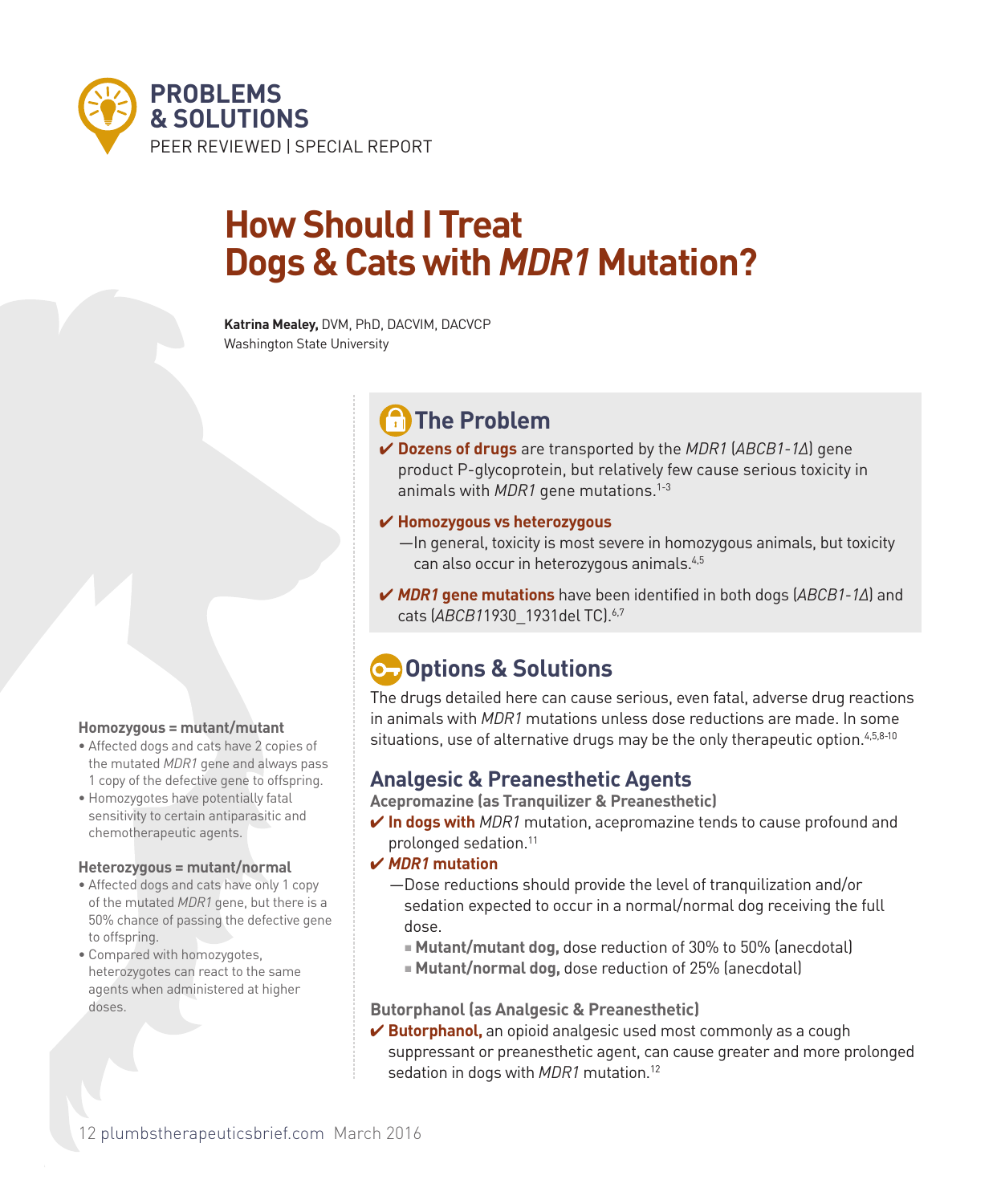### 4 *MDR1* **mutation**<sup>12</sup>

- —Dose reduction should provide the level of tranquilization and/or sedation as that expected to occur in a normal/ normal dog receiving the full dose.
- —**Mutant/mutant dog,** dose reduction of 30% to 50%
- —**Mutant/normal dog,** dose reduction of 25%

## **Antibacterial Agents**

## **Doxycycline**

4 **Doxycycline is transported** by the *MDR1* gene product (P-glycoprotein). However, the drug has a wide therapeutic window. $13$ 

### 4 *MDR1* **mutation**

—The author is aware of **strong clinical evidence** supporting safe treatment of numerous *MDR1* mutant/mutant dogs at regular dosages.12

## **Erythromycin**

4 **Erythromycin may cause** neurologic signs in dogs with *MDR1* mutation.12

## 4 *MDR1* **mutation**<sup>12</sup>

- —**Mutant/mutant collie** exhibited signs of neurologic toxicity shortly after receiving erythromycin.
	- $\blacksquare$  After withdrawal of erythromycin, neurologic signs resolved completely.
	- $\blacksquare$  No other potential causes of neurologic toxicity were identified.

## **Antiparasitic Agents**

## **Emodepside + Praziquantel (Combination Anthelmintic)**

4 **FDA approved for use** in **cats only**

—However, in certain countries (but *not* the United States), the oral formulation also is available for dogs.14

## 4 *MDR1* **mutation**

—Use of this anthelmintic combination

can result in neurologic toxicity.

- <sup>n</sup> *ABCB1***1930\_1931del TC mutation in cats** would be expected to cause neurologic toxicity.
- **n** In mutant/mutant dogs, neurologic toxicity has been reported.<sup>15,16</sup>

## **Macrocyclic Lactones**

- **✓ If used according** to label doses
	- —**In mutant/mutant & mutant/normal dogs,** all US FDA-approved heartworm preventives (ie, ivermectin, milbemycin, moxidectin, selamectin) are considered safe for use.
		- See specific trademark products for label indications.

## 4 *MDR1* **mutation**

- —Although the label heartworm prevention doses of the following drugs are safe to use in dogs with *MDR1* mutation, higher doses can result in adverse neurologic effects in mutant/ mutant and mutant/normal dogs (anecdotal).
- —**Ivermectin** at doses higher than those for heartworm prevention
	- **Mutant/mutant dogs: Doses used** for treating mange (300-600 µg/kg) can cause severe (potentially fatal) neurologic toxicity.6,17
	- **n** Mutant/normal dogs: The author has been able to use ivermectin to treat sarcoptic mange and generalized demodicosis in *some* mutant/normal dogs, depending on several factors (eg, other drugs or supplements the dog is receiving, ability of owner to monitor for early signs of toxicity).12
- —**Milbemycin, moxidectin, selamectin**  at higher doses and/or more frequent administration
	- **n** In mutant/mutant dogs, higher doses

**Use of an emodepside– praziquantel combination can result in neurologic toxicity in cats with** *MDR1* **mutation, as well as in mutant/mutant dogs.**15,16

FDA = Food and Drug Administration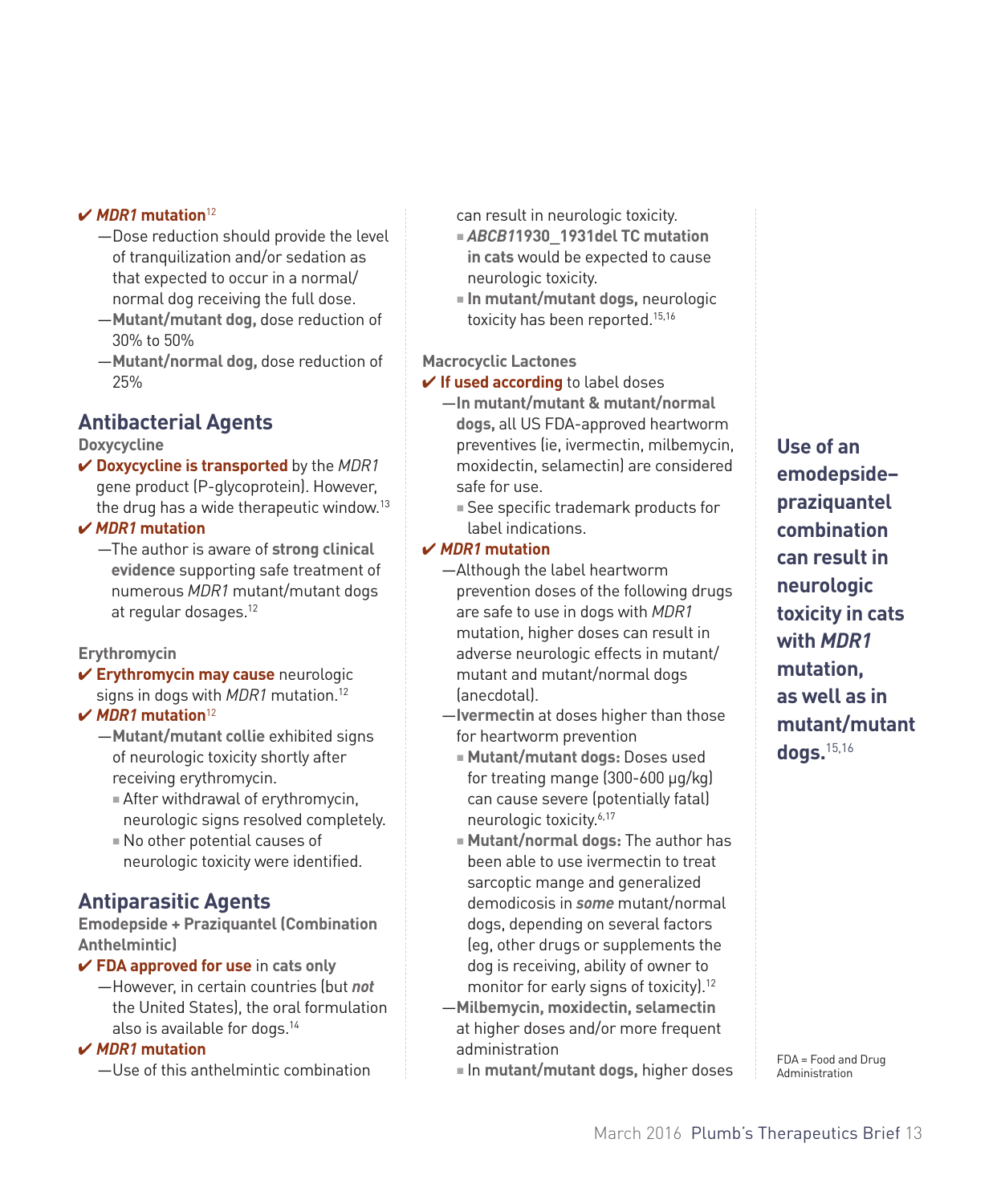

**Until more information is available, use of taxanes in animals with**  *MDR1* **mutation should be carefully considered.**

CNS = central nervous system, GI = gastrointestinal

(generally, 10-20 times higher than heartworm prevention dose) or more frequent use (ie, daily rather than monthly) have been documented to cause neurologic toxicity in dogs with *MDR1* mutation.8,17

## **Chemotherapeutic Agents**

**Doxorubicin, Actinomycin D (Antibiotic Antineoplastic Agents)**

4 **Compared with normal/normal dogs,**  dogs with *MDR1* mutation (mutant/ mutant and mutant/normal)<sup>12,18</sup> are at increased risk for neutropenia, thrombocytopenia, and GI adverse effects

## 4 *MDR1* **mutation**

- —Initial and subsequent doses recommended by author<sup>12</sup>
	- **Mutant/mutant dogs, initial dose** reduction of 50%, with subsequent doses increased as tolerated
	- **Mutant/normal dogs, initial dose** reduction of 25%, with subsequent doses increased as tolerated

## **Paclitaxel, Docetaxel (Taxanes)**

- 4 **There are no approved formulations** of these agents for use in dogs or cats with *MDR1* mutation.
	- —Paclitaxel caused severe myelosuppression in a **mutant/normal dog** treated with a reduced dose of this agent.<sup>12</sup>
		- $=$  Additional research is being conducted. Until more information is available, use of taxanes in animals with *MDR1* mutation should be carefully considered.

## 4 *MDR1* **normal/normal dose recommendations**

—One source cites anecdotal (paclitaxel) protocols in presumed *MDR1* normal/ normal dogs.<sup>19</sup>

**Vinblastine, Vincristine, Vinorelbine (Vinca Alkaloids)** 

## 4 **Compared with normal/normal dogs**

receiving these agents, dogs with *MDR1* mutation are at increased risk for5,9,18

- —Neutropenia and thrombocytopenia
- —GI and neurologic adverse effects
- —Neurologic toxicity

## 4 *MDR1* **mutation**

- —Current recommendations (anecdotal) <sup>n</sup> **Mutant/mutant dogs,** dose reduction
- of 50%
- <sup>n</sup> **Mutant/normal dogs,** dose reduction of 25%
- —Additional research is ongoing.

## **Gastrointestinal Agents**

**Loperamide**

- 4 **An opioid excluded** from the central nervous system (CNS) by P-glycoprotein 4 *MDR1* **mutation**
	- —**In mutant/mutant dogs,** loperamide can achieve high CNS concentrations, resulting in neurologic toxicity (ie, CNS depression).10,20
		- Can be reversed in short-term by opioid antagonists (eg, naloxone)

## **Ondansetron**

- 4 **The author is aware** of several homozygous dogs with *MDR1* mutation experiencing mild-to-moderate CNS depression after receiving this agent.<sup>12</sup>
	- —Because ondansetron is a known P-glycoprotein substrate alternate, antiemetics may be more appropriate choices, particularly for cancer patients receiving chemotherapeutic agents that are P-glycoprotein substrates (see **Chemotherapeutic Agents**).12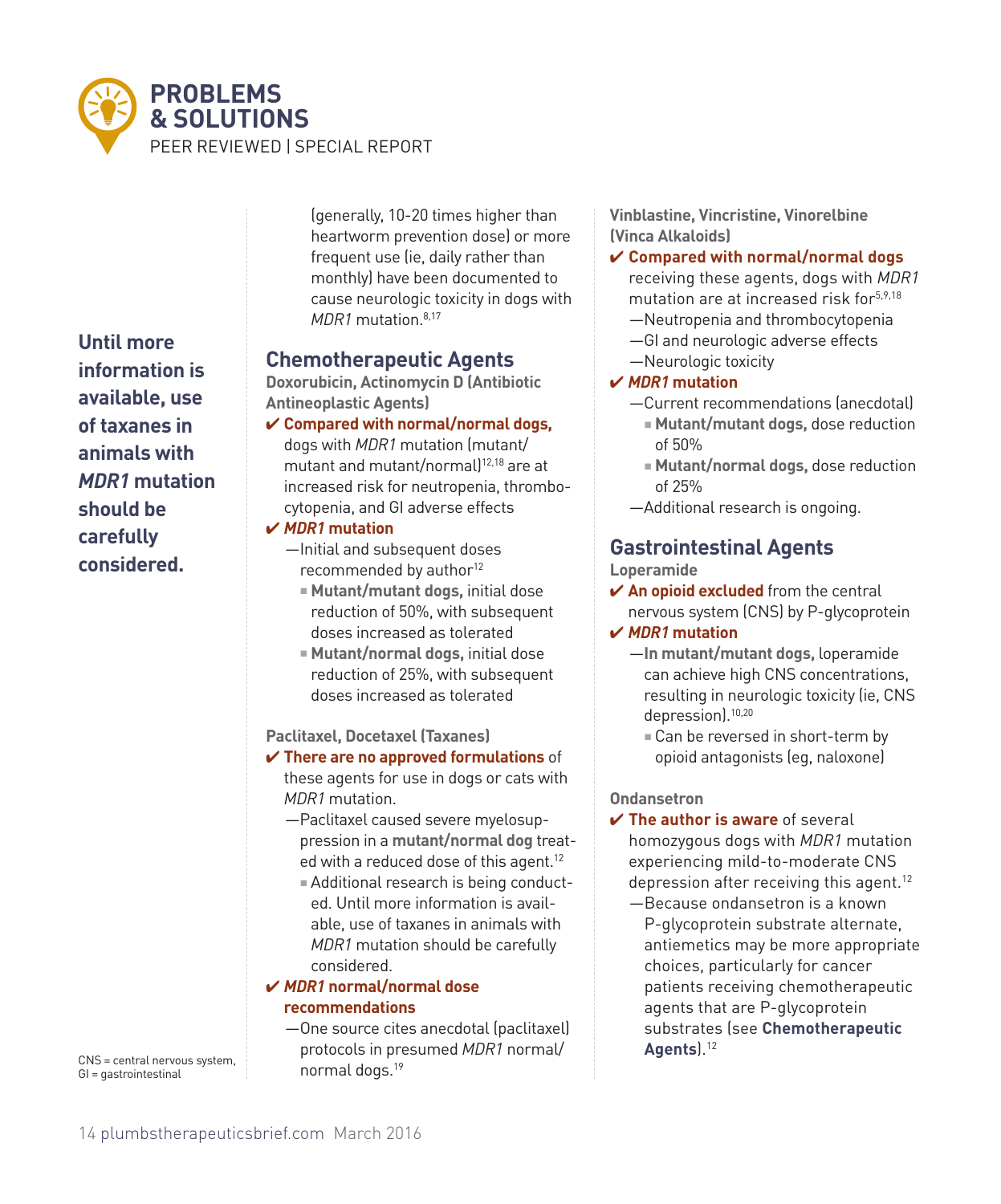### 4 *MDR1* **mutation**

—**In mutant/mutant and mutant/normal dogs,** competition for P-glycoprotein– mediated biliary or renal excretion among P-glycoprotein substrates may delay clearance and consequently increase toxicity.21

## **Meeting the** *MDR1* **Challenge**

## **Author Insights**

#### 4 **The hypothalamic–pituitary–adrenal axis** —Is suppressed in **mutant/mutant dogs,**

- as compared to wild-type dogs
- —In situations of stress (eg, severe illness, adverse drug reaction),

**KATRINA MEALEY,** DVM, PHD, DACVIM, DACVCP, is professor and Richard L. Ott Endowed Chair in Small Animal Medicine and Research at Washington State University (WSU) in Pullman. Her primary research interest is pharmacogenetics, specifically the study of genetic determinants of response to drug therapy. Most of Dr. Mealey's current laboratory work focuses on *MDR1* polymorphism in canine herding breeds (eg, collie, Australian shepherd, Shetland sheepdog) and its implications for multidrug sensitivity. In addition, the Veterinary Clinical Pharmacology Laboratory at WSU recently started investigating other breedrelated adverse drug reactions in dogs. Dr. Mealey received her DVM from Colorado State University and PhD from Texas A&M University. She also completed a small animal internship at University of Minnesota, along with 2 residencies (small animal internal medicine and veterinary clinical pharmacology) at Texas A&M University.

#### **REFERENCES**

- 1. Kim RB. Drugs as P-glycoprotein substrates, inhibitors and inducers. *Drug Metab Rev*. 2002; 34(1-2):47-54.
- 2. Yu DK. The contribution of P-glycoprotein to pharmacokinetic drug-drug interactions. *J Clin Pharmacol*. 1999;39(12):1203-1211.
- 3. West CL, Mealey KL. Assessment of antiepileptic drugs as substrates for canine P-glycoprotein. *Am J Vet Res*. 2007;68(10):1106-1110.

physiologic doses of corticosteroids are indicated.<sup>22</sup>

- 4 **Concurrent use of drugs** (in particular, ketoconazole and spinosad)
	- —Can inhibit P-glycoprotein function, causing a phenotype similar to an *MDR1* mutation

## 4 **Cats with this mutation**

—Are likely to have drug sensitivities similar to those in dogs with *MDR1* mutation

#### 4 **Additional information**

- —Methods for testing patients for the canine and feline *MDR1* mutation can be found at Washington State University Veterinary Clinical Pharmacology Laboratory.
- ©2016 Kip Carter, MS, CMI

**Cats with**  *MDR1* **mutation are likely to have drug sensitivities similar to those in dogs with the mutation.**

- 4. Barbet JL, Snook T, Gay JM, Mealey KL. *ABCB1-1Δ* (*MDR1-1Δ*[\) genotype is associated with](http://www.ncbi.nlm.nih.gov/pubmed/19171022)  [adverse reactions in dogs treated with milbemy](http://www.ncbi.nlm.nih.gov/pubmed/19171022)[cin oxime for generalized demodicosis.](http://www.ncbi.nlm.nih.gov/pubmed/19171022) *Vet Dermatol*. 2009;20(2):111-114.
- 5. Mealey KL, Fidel J, Gay JM, Impellizeri JA, Clifford CA, Bergman PJ. *ABCB1-1Δ* polymorphism can predict hematologic toxicity in dogs treated with vincristine. *JVIM*. 2008;22(4):996-1000.
- 6. Mealey KL, Bentjen SA, Gay JM, Cantor GH. Ivermectin sensitivity in collies is associated with a deletion mutation of the *MDR1* gene. *Pharmacogenetics*. 2001;11(8):727-733.
- 7. Mealey KL, Burke NS. [Identification of a nonsense](http://www.ncbi.nlm.nih.gov/pubmed/25660379) [mutation in feline](http://www.ncbi.nlm.nih.gov/pubmed/25660379) *ABCB1*. *J Vet Pharmacol Ther*. 2015;38(5):429-433.
- 8. Wright HM, Chen AV, Talcott PA, Poppenga RH, Mealey KL. [Intravenous fat emulsion as](http://www.ncbi.nlm.nih.gov/pubmed/22316260)  [treatment for ivermectin toxicosis in three dogs](http://www.ncbi.nlm.nih.gov/pubmed/22316260)  [homozygous for the](http://www.ncbi.nlm.nih.gov/pubmed/22316260) *ABCB1-1Δ* gene mutation. *J Vet Emerg Crit Care (San Antonio)*. 2011;21(6): 666-672.
- 9. Krugman L, Bryan JN, Mealey KL, Chen A. [Vincristine-induced central neurotoxicity in a](http://www.ncbi.nlm.nih.gov/pubmed/22122243)  [collie homozygous for the](http://www.ncbi.nlm.nih.gov/pubmed/22122243) *ABCB1Δ* mutation. *J Small Anim Pract*. 2012;53(3):185-187.
- 10. Mealey KL, Greene S, Bagley R, et al. P-glycoprotein contributes to the blood-brain, but not blood-cerebrospinal fluid, barrier in a spontaneous canine P-glycoprotien knockout model. *Drug Metab Dispos*. 2008;36(6):1073-1079.

**MORE on page 23** h